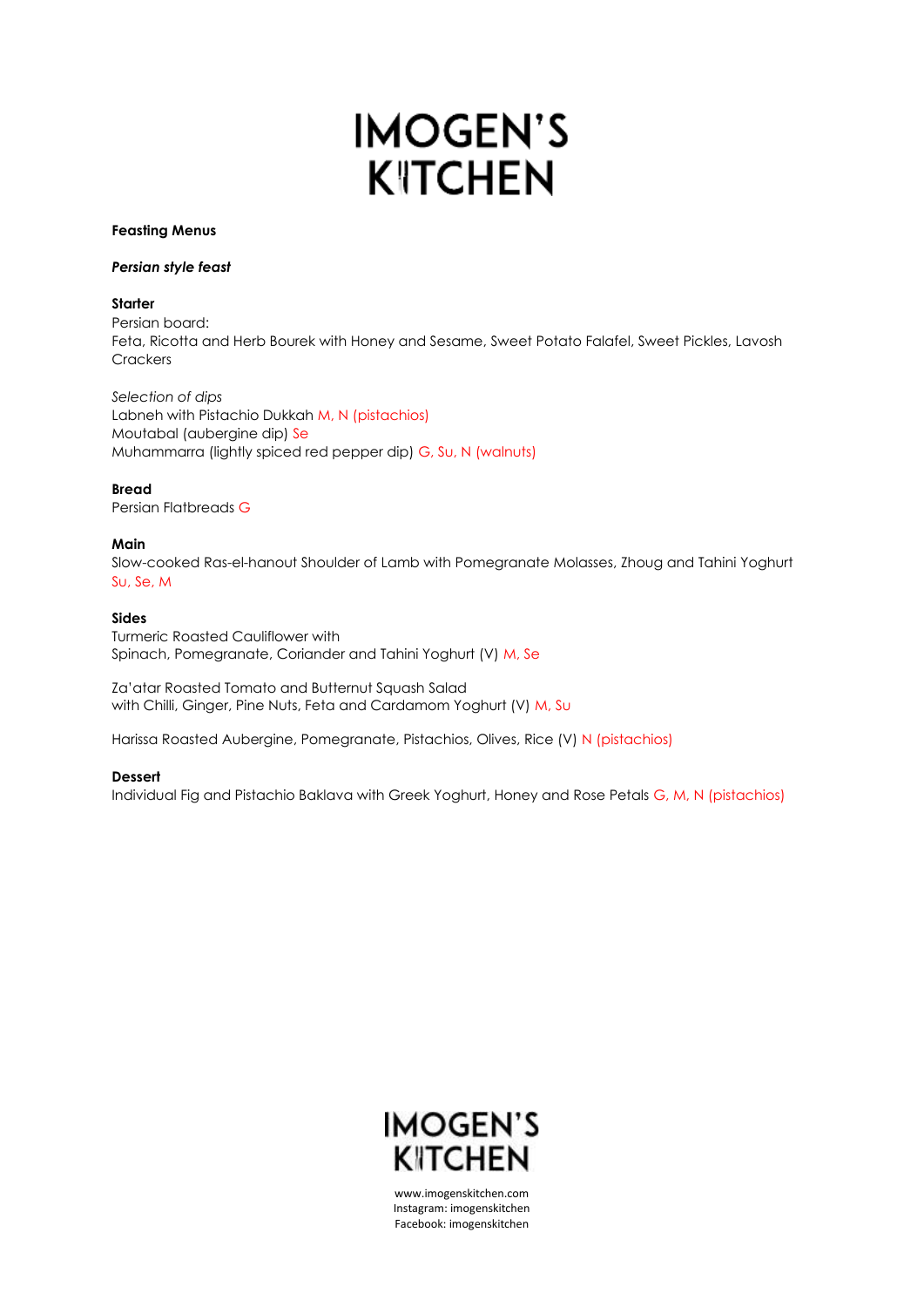## *British style feast*

#### **Bread**

Sourdough and Rye G Whipped Bone Marrow Butter & Whipped Medjool Date Butter (v) M

#### **Starter**

#### **British Charcuterie Starter Board:**

Scottish Mustard Seed Venison Salami, London Coppa, Cornish Seaweed & Cider Salami Mu or

# **British Fish Starter Board:**

Smoked Salmon, Hot Smoked Trout, Chive Sour Cream, Smoked Mackerel Paté, Charcoal Crackers F, M or

## **British Vegetarian Starter Board:**

Natoora Burrata, Artichokes, Stuffed Peppers, Sundried Tomatoes, Apricots, Mixed Nuts M, N, Su

## **Main**

Roast Chicken Thighs with Black Olive Tapenade and Orange M

#### **Sides**

French beans, Sugarsnaps with Hazelnut and Orange (v) (GF) N (hazelnuts) Halloumi with Lemony Lentils, Chickpeas and Beets (v) (GF) M Spinach with Shallots, Squash, Walnuts and Gorgonzola and Toasted Seeds (v) (GF) M, N (walnuts)

#### **Dessert**

Individual Passion Fruit and Lemon Posset Pots with Almond Earl Grey Short Bread M, E, G



www.imogenskitchen.com Instagram: imogenskitchen Facebook: imogenskitchen